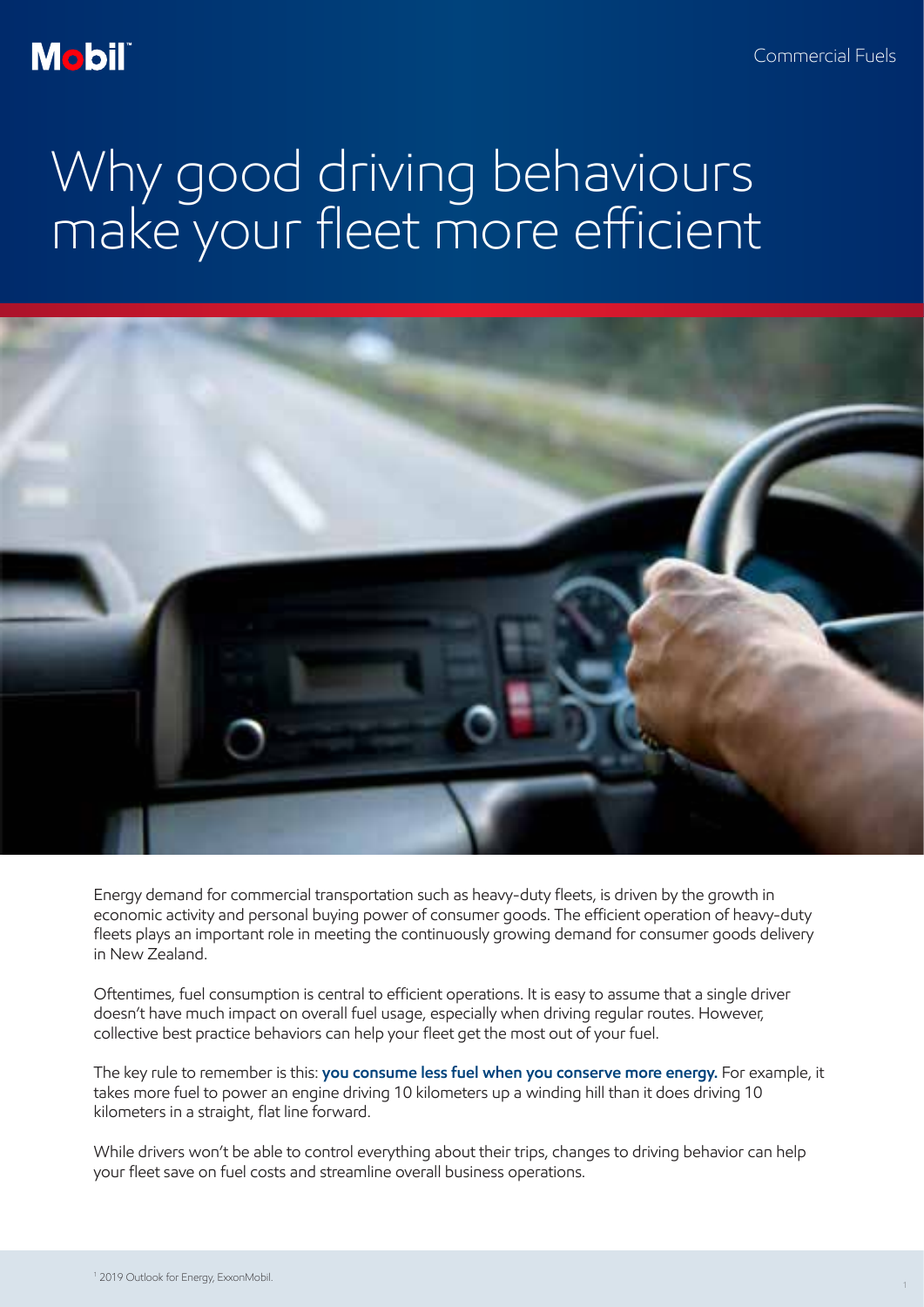#### **Here are some top tips on how to operate efficiently – and help your fleet drivers too:**



#### **FAST FACT: For most diesel trucks, the optimum cruise speed ranges between 32 and 52 km/h.**



**Plan Your Route:** The more optimised your route, the less time your fleet spends on the road, which means limiting fuel consumption and conserving energy. Plans that consider interruptions to your journey, such as road works, help drivers navigate external factors within their control to keep the fleet operating smoothly. If such disruptions are unavoidable, adjusting the plan with these factors in mind can help keep the rest of the route as efficient as possible, while improving drivers' safety on the road.



**Limit unnecessary braking and harsh acceleration:** When driving, it is best to keep a constant speed as much as possible. Sudden starting and stopping in heavy traffic should be avoided where possible, as it wastes extra fuel and requires more energy to speed up the vehicle from resting or a slower speed.



**Optimal Speed:** By design, many vehicles have certain speed ranges at which each vehicle's engine will operate optimally. Cruising at very high speeds will increase frictional losses in the driveline and increase drag from wind resistance. Educating drivers on optimal speed, within the speed limit, creates an efficient fleet that utilises less fuel and thus saves on costs.



**Speed Limits:** While a vehicle has an optimal operating range, there are speed limits along the routes which drivers travel along. By paying close attention to speed limits, the drivers can better plan their routes to manage fuel consumption.



**Driving Experience and Navigation Technology:** Experienced drivers become more skilled at driving methods like coasting (less use of accelerator pedal), predicting where to slow down and stop on routes, and other efficient driving behaviors. Fleet managers play an important role in coaching new drivers to form good driving habits, while new vehicle technologies like adaptive transmissions or predictive cruise control may also be able to provide driving support.



**Proper Maintenance and Loading:** Running a fleet in suboptimal conditions – with underinflated tires or exceeding a recommended load, for example – will also reduce your efficiency. Proper upkeep of your fleet can help save on fuel in the long run, while keeping products such as tires, lubricants, and diesel fuel consistent can help drivers build a baseline for driving behavior. This will help fleet managers track the efficiency of their fleets more accurately.